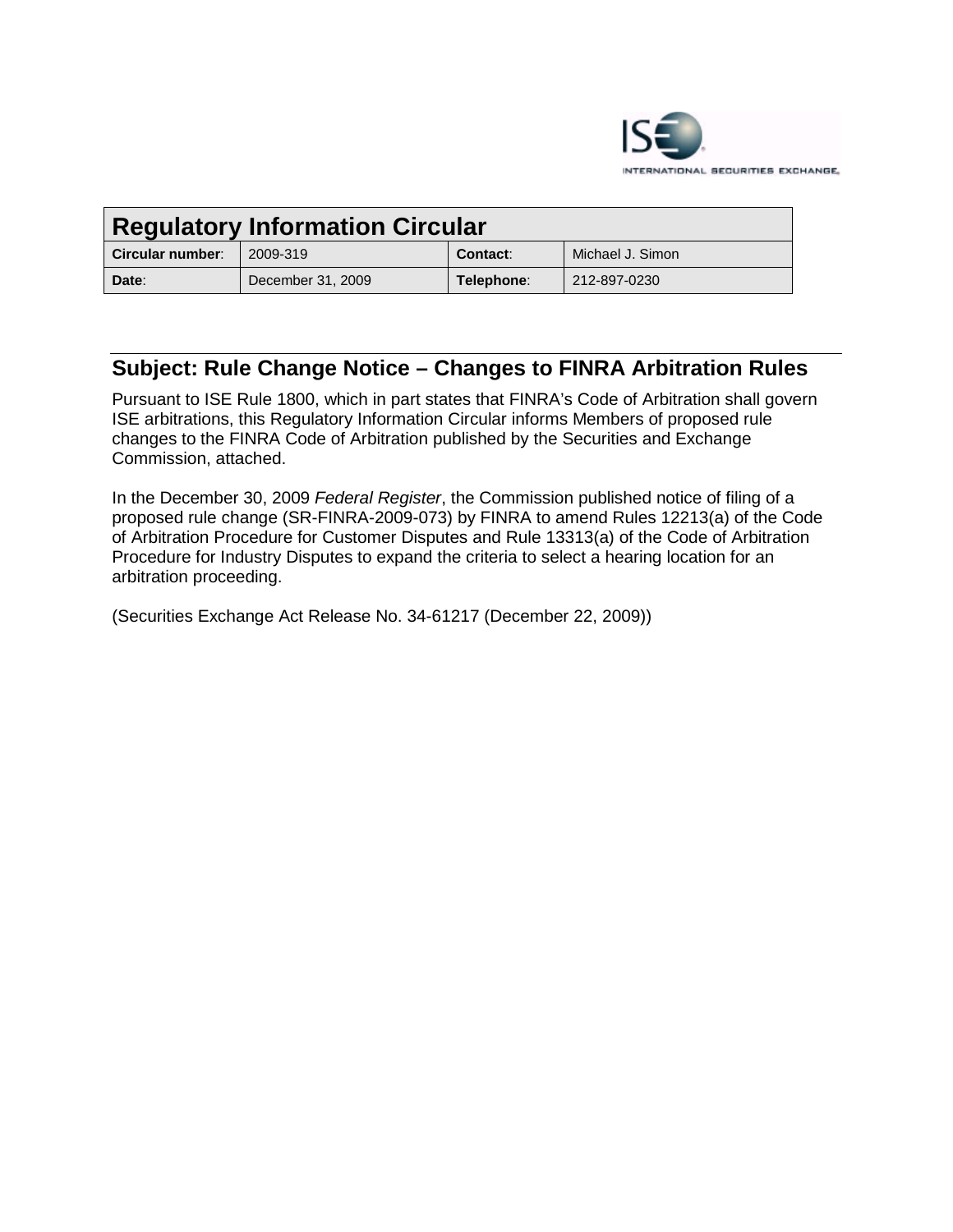## **SECURITIES AND EXCHANGE COMMISSION**

**[Release No. 34–61217; File No. SR–FINRA– 2009–073]** 

#### **Self-Regulatory Organizations; Financial Industry Regulatory Authority, Inc.; Notice of Filing of Proposed Rule Change To Amend the Hearing Location Rules of the Codes of Arbitration Procedure for Customer and Industry Disputes December 22, 2009.**

Pursuant to Section 19(b)(1) of the Securities Exchange Act of 1934 (''Act'') 1 and Rule 19b–4 thereunder,2 notice is hereby given that Financial Industry Regulatory Authority, Inc. (''FINRA'') (f/k/a National Association of Securities Dealers, Inc. (''NASD'')) filed with the Securities and Exchange Commission (''SEC'' or ''Commission'') on October 28, 2009, the proposed rule change as described in Items I, II, and III below, which Items have been substantially prepared by FINRA. The Commission is publishing this notice to solicit comments on the proposed rule change from interested persons.

## **I. Self-Regulatory Organization's Statement of the Terms of Substance of the Proposed Rule Change**

FINRA Dispute Resolution is proposing to amend Rules 12213(a) and 13313(a) of the Code of Arbitration Procedure for Customer Disputes (''Customer Code'') and the Code of Arbitration Procedure for Industry Disputes (''Industry Code''), respectively, to expand the criteria for selecting a hearing location for an arbitration proceeding.

The text of the proposed rule change is available on FINRA's Web site at *http://www.finra.org,* at the principal office of FINRA and at the Commission's Public Reference Room.

## **II. Self-Regulatory Organization's Statement of the Purpose of, and Statutory Basis for, the Proposed Rule Change**

In its filing with the Commission, FINRA included statements concerning the purpose of and basis for the proposed rule change and discussed any comments it received on the proposed rule change. The text of these statements may be examined at the places specified in Item IV below. FINRA has prepared summaries, set forth in Sections A, B, and C below, of the most significant aspects of such statements.

*A. Self-Regulatory Organization's Statement of the Purpose of, and Statutory Basis for, the Proposed Rule Change* 

#### 1. Purpose

*Hearing Location Selection under the Customer Code:* 

Currently, Rule 12213(a) of the Customer Code states that generally, the Director of FINRA Dispute Resolution (''Director'') will select the hearing location closest to the customer's residence at the time of the events giving rise to the dispute. FINRA has determined that its policy concerning selection of a hearing location under the Customer Code may be broader than the rule describes.

Under the current rule in the Customer Code, for example, if a customer in an arbitration proceeding lives in Hoboken, New Jersey, the Director will select the New York City hearing location, because this hearing location is closer to the customer's residence, Hoboken,<sup>3</sup> than FINRA's Newark, New Jersey hearing location.

There have been instances, however, in which the Director has granted customers' requests to select a hearing location in their state of residence at the time of the events giving rise to the dispute, even though the in-state hearing location may not be the closest hearing location. Thus, in the example above, if the customer requests the Newark, New Jersey hearing location, the Director generally will grant the request, even though the closest hearing location is the New York City location. The Director typically attempts to honor such requests as a convenience to public customers.

FINRA is proposing, therefore, to amend Rule 12213(a) of the Customer Code to add this criterion for selecting a hearing location. The proposed amendment to the rule would state that the Director will select the hearing location closest to the customer's residence at the time of the events giving rise to the dispute, unless the hearing location closest to the customer's residence is in a different state. In that case, the customer may request a hearing location in the customer's state of residence at the time of the events giving rise to the dispute.

Under the proposal, the Director would continue to select the hearing location closest to the customer's residence at the time of the events giving rise to the dispute. However, the Director would honor a customer's

request for a different hearing location in the customer's state of residence.4 FINRA believes the proposal is customer-friendly because it gives customers more control over the arbitration process, by providing them with a choice of hearing locations. *Hearing Location Selection under the* 

*Industry Code:* 

Rule 13213(a) of the Industry Code states, in relevant part, that in cases involving an associated person, the Director will generally select the hearing location closest to where the associated person was employed at the time of the events giving rise to the dispute. FINRA has not received requests from associated persons for different hearing locations, other than the closest hearing location under the current rule. However, FINRA believes that associated persons also should have the option to select a hearing location in their state of employment at the time of the events giving rise to the dispute, if the closest hearing location to their employment is in a different state.

Thus, FINRA is proposing to amend Rule 13213(a) of the Industry Code in two ways. First, FINRA would broaden the criteria for selecting the appropriate hearing location by referring to the time of the events giving rise to the dispute. FINRA notes that this amendment clarifies current practice and makes the rule language under the Industry Code consistent with the comparable rule under the Customer Code. The second change to Rule 13213(a) would allow an associated person to request a different hearing location, other than the closest hearing location. Specifically, the proposal would state that the Director will select the hearing location closest to where the associated person was employed at the time of the events giving rise to the dispute, unless the hearing location closest to the associated person's employment is in a different state. In that case, the associated person may request a hearing location in his or her state of employment at the time of the events giving rise to the dispute.

Under the proposal, the Director would continue to select the hearing location closest to where the associated person was employed at the time of the

<sup>1</sup> 15 U.S.C. 78s(b)(1).

<sup>2</sup> 17 CFR 240.19b–4.

<sup>&</sup>lt;sup>3</sup> Hoboken, New Jersey is less than a mile by ferry across the Hudson River from FINRA's New York City hearing location.

<sup>4</sup> If the customer requests a different hearing location other than the location closest to the customer's residence at the time of the events giving rise to the dispute and makes the request before the arbitrator or arbitrators are selected, the Director will grant the request. If the customer requests a different hearing location other than the location closest to the customer's residence at the time of the events giving rise to the dispute and makes the request after the arbitrator or arbitrators are selected, the customer must submit the request to the arbitrator or panel.